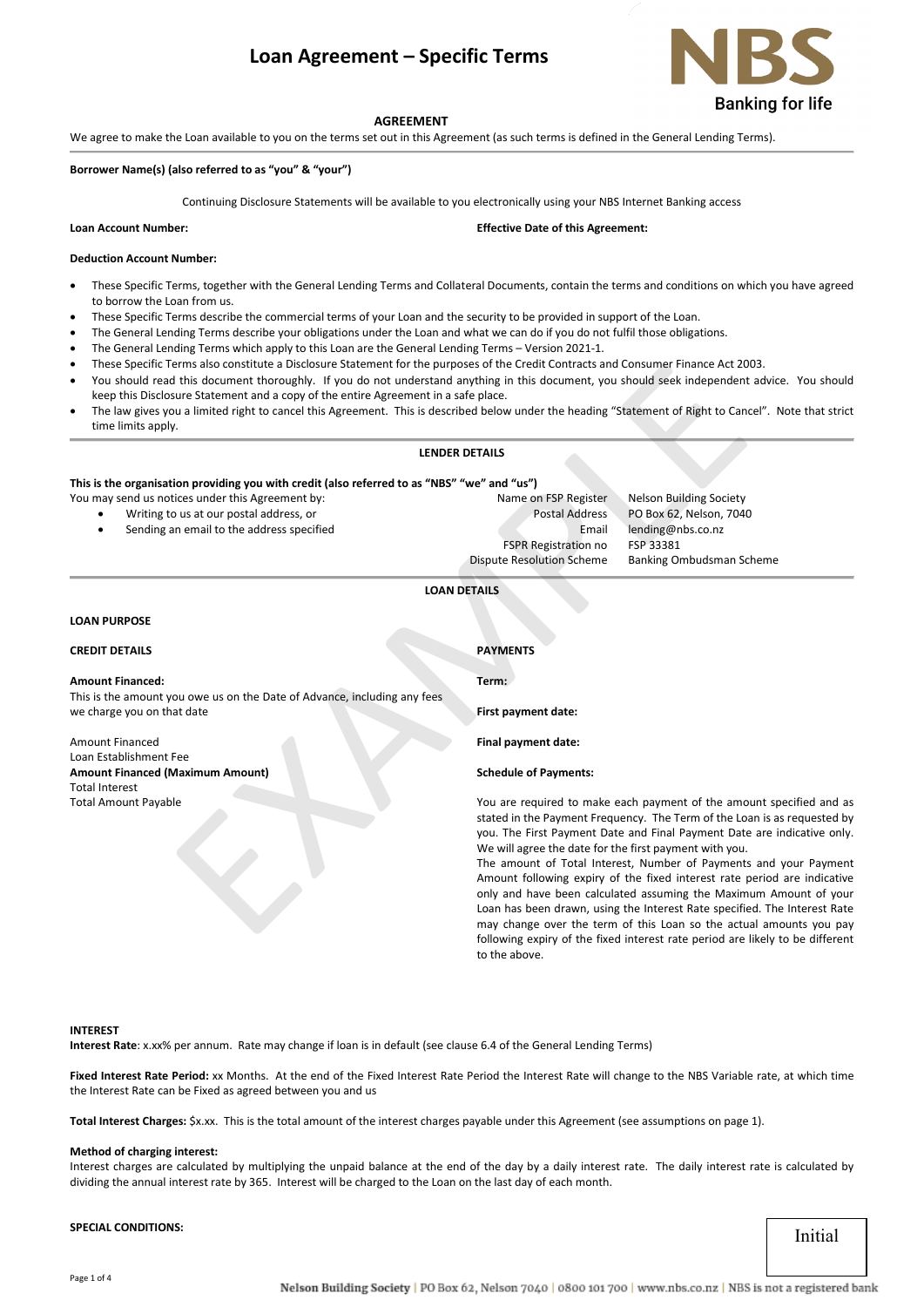# **SECURITIES**

The repayment of the Loan is secured over the property described below. The Terms which apply to the security interest are set out in Clause 7 of the Memorandum of Mortgage.

# **ACKNOWLEDGMENT**

By signing this document you, as a Borrower(s) or a Guarantor(s):

- 1. agree to be bound by this Agreement which is made up of these Specific Terms and the General Lending Terms.
- 2. consent to receiving disclosure of information about this Loan and other communications (including in relation to your membership) from us electronically; and we consent to receiving electronic messages from you.
- 3. acknowledge your obligations under this Agreement have been explained to you, and you understand those obligations.
- 4. acknowledge a copy of this Agreement was given to you before you signed below.
- 5. agree no representation, warranty or undertaking has been made by or on behalf of us in relation to the Loan that is not expressly set out in this Agreement and, you have not received or relied upon any advice given by or on behalf of us, when accepting this Loan.
- 6. acknowledge if the Loan is acquired for business purposes, the provisions of the Consumer Guarantees Act 1993 do not apply and you confirm that disclosure has been made to us if any Secured Property or part of the Secured Property used as Collateral for the Loan forms part of any Goods and Services Tax activity.
- 7. agree if the Borrower, Guarantor or Obligor is a Trust then we acknowledge that, for the purposes of Clause 10 of the General Lending Terms of the Loan, Clause 16 of the Guarantee and Indemnity and Clause 18 of Memorandum number 2007/4231, are independent trustees of the Trust

| Executed as a Deed by the parties named below                                                                                                                                                                                                                                                                                                                                                                                                                                 |                                                                                                                                                                                                                                                                                                                                                                                                                                                                                                                                                                                                                                                                                                                                                                                                                                                                                                                                                                                                                                                                                                                |
|-------------------------------------------------------------------------------------------------------------------------------------------------------------------------------------------------------------------------------------------------------------------------------------------------------------------------------------------------------------------------------------------------------------------------------------------------------------------------------|----------------------------------------------------------------------------------------------------------------------------------------------------------------------------------------------------------------------------------------------------------------------------------------------------------------------------------------------------------------------------------------------------------------------------------------------------------------------------------------------------------------------------------------------------------------------------------------------------------------------------------------------------------------------------------------------------------------------------------------------------------------------------------------------------------------------------------------------------------------------------------------------------------------------------------------------------------------------------------------------------------------------------------------------------------------------------------------------------------------|
| <b>Signed Acceptance</b>                                                                                                                                                                                                                                                                                                                                                                                                                                                      |                                                                                                                                                                                                                                                                                                                                                                                                                                                                                                                                                                                                                                                                                                                                                                                                                                                                                                                                                                                                                                                                                                                |
| <b>Signed by Borrower</b>                                                                                                                                                                                                                                                                                                                                                                                                                                                     | <b>Signed by Borrower</b>                                                                                                                                                                                                                                                                                                                                                                                                                                                                                                                                                                                                                                                                                                                                                                                                                                                                                                                                                                                                                                                                                      |
|                                                                                                                                                                                                                                                                                                                                                                                                                                                                               | Signature:                                                                                                                                                                                                                                                                                                                                                                                                                                                                                                                                                                                                                                                                                                                                                                                                                                                                                                                                                                                                                                                                                                     |
| Name:                                                                                                                                                                                                                                                                                                                                                                                                                                                                         | Name:                                                                                                                                                                                                                                                                                                                                                                                                                                                                                                                                                                                                                                                                                                                                                                                                                                                                                                                                                                                                                                                                                                          |
| Date:                                                                                                                                                                                                                                                                                                                                                                                                                                                                         | Date:                                                                                                                                                                                                                                                                                                                                                                                                                                                                                                                                                                                                                                                                                                                                                                                                                                                                                                                                                                                                                                                                                                          |
| <b>FEES AND CHARGES</b><br>out in this section, the Loan Details section and in the attached Fee Schedule.<br>The fees in the Loan Details section will be deducted from the Amount Financed on the Date of Advance.<br>The fees in the Fee Schedule may apply during the term of the Loan.<br>early repayment are disclosed below under the heading "Early Repayment Recovery Amount".<br>WHAT COULD HAPPEN IF YOU FAIL TO MEET YOUR COMMITMENTS<br><b>Security interest</b> | <b>GENERAL INFORMATION</b><br>Information on the amounts of fees and charges payable under this Agreement and how and when those fees and charges may become payable are set<br>We may alter the amount of these fees and charges at any time (see Clause 5.3 of the General Lending Terms.) Administration costs and fees payable on                                                                                                                                                                                                                                                                                                                                                                                                                                                                                                                                                                                                                                                                                                                                                                          |
| that no disabling devices will be fitted to any secured property.                                                                                                                                                                                                                                                                                                                                                                                                             | We have a security interest in the property and the land described under the heading SECURITIES to secure performance of your obligations under this<br>Agreement and the payment of money payable under this Agreement. If we hold a security interest in personal property, we will register our interest on<br>the Personal Property Securities Register. If we hold a security interest in land, we will register a mortgage with Land Information New Zealand. The<br>security interest secures the repayment of all money you owe us and the performance of all of your obligations to us, under this Agreement and any<br>Collateral Document. The security interest gives us direct rights in the relevant property which we can exercise if you fail to meet your commitments<br>under this Agreement, including if you grant a security interest over the same property to another person. These rights include the right to repossess<br>and sell this property or land. If the proceeds of sale do not repay the Loan in full, you will remain liable to repay the outstanding balance. We confirm |
| Default interest and default fees<br>relevant event continues, you must pay Interest at the Default Rate and the Fees as specified below.                                                                                                                                                                                                                                                                                                                                     | If an Event of Default occurs under Clause 13.2 (a) of the General Lending Terms, or if at any time the Maximum Amount is exceeded, and while the                                                                                                                                                                                                                                                                                                                                                                                                                                                                                                                                                                                                                                                                                                                                                                                                                                                                                                                                                              |

#### **FEES AND CHARGES**

# **WHAT COULD HAPPEN IF YOU FAIL TO MEET YOUR COMMITMENTS**

#### **Security interest**

#### **Default interest and default fees**

The Default Rate is **4.00% per annum above the annual interest rate**

A Default Administration Fee of **\$45.00 (plus Recovery Costs)** may be charged for any breach by you under this Agreement or if we enforce this Agreement.

#### **EARLY REPAYMENT RECOVERY AMOUNT**

When choosing a fixed rate loan you need to know that if you:

- repay the loan early either in full or in part or
- switch to another fixed or variable interest rate

before the end of the Fixed Interest Rate Period (**Early Repayment**), you may be required to pay an Early Repayment Recovery amount to us.

Fixed rate loans are a contract between you and NBS. They give you certainty of your repayments and the interest you will be charged during the Fixed Interest Rate Period. In exchange, we receive certainty of income that will be received. If you repay some or all of your fixed rate loan early or switch to another fixed or variable rate before the end of your Fixed Interest Rate Period, we may lose income. The Early Repayment Recovery amount helps us recover an estimate of the likely loss of that income.

When calculating the loss, we use the calculation set out in the Credit Contracts and Consumer Finance Regulations 2004 (regulation 9 and 11).

The calculation is complex and takes into account:

- the amount being repaid early;
- the time remaining in the Fixed Interest Rate Period;

Initial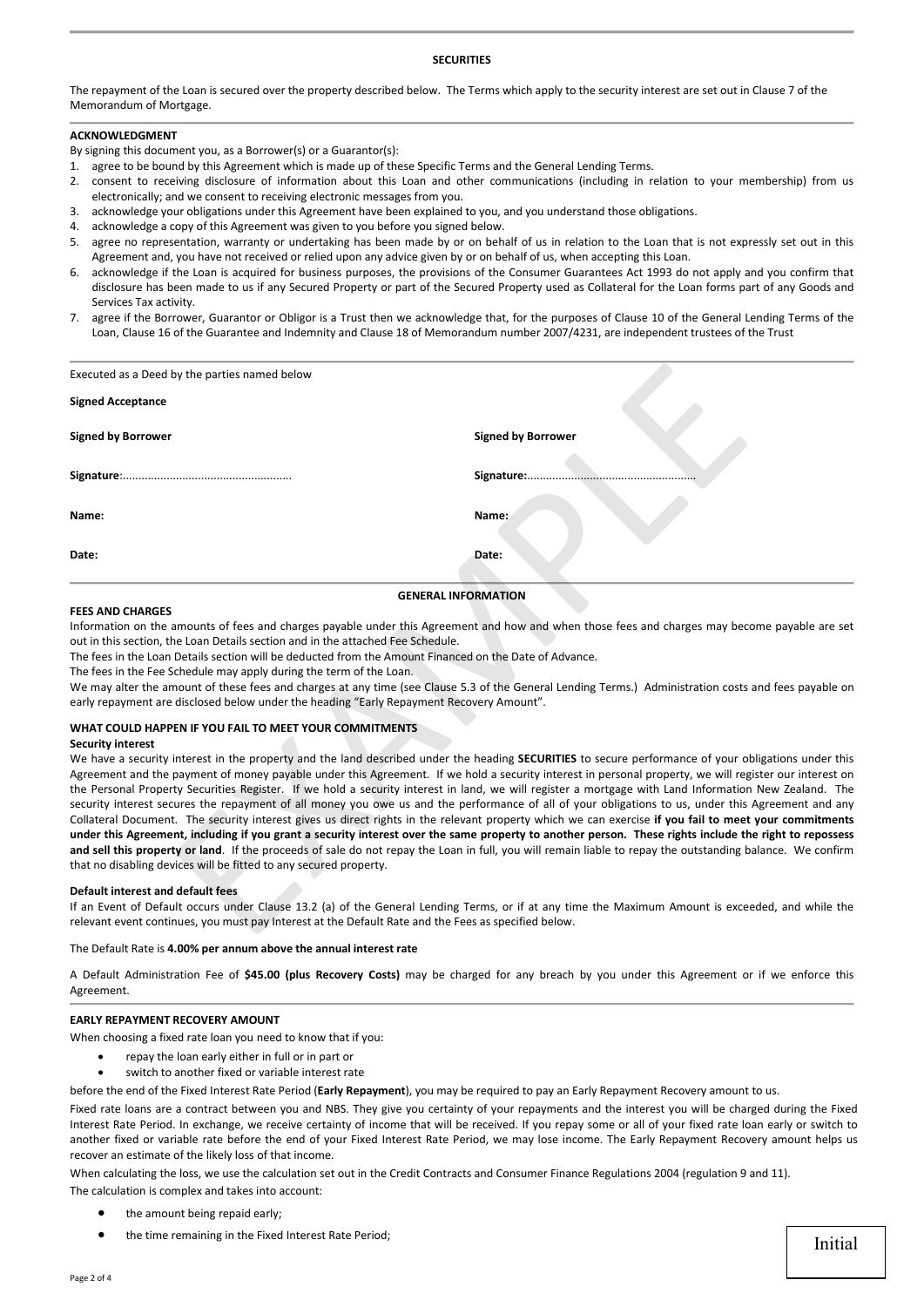- our current applicable fixed interest rates; and
- what your current regular payments are.

## We calculate the Early Repayment Recovery amount by comparing:

- the interest that would have been payable on the relevant part of your loan for the time remaining in your Fixed Interest Rate Period; and
- the interest that would be payable if we relend the amount you intend to repay early, on the day of your repayment at the applicable prevailing interest rate.

The result of the calculation depends on the specific features and term of your loan.

We recommend you contact your branch for an estimate of your Early Repayment Recovery amount before you look to repay or restructure your fixed rate loan.

You may also have to pay a \$50.00 administrative fee relating to the Early Repayment (**Early Repayment Administration Fee**).

#### **We may not always charge the Early Repayment Recovery Amount**

You can increase the amount of your regular payments, or you can make lump sum payments during your Fixed Interest Rate Period, without the Early Repayment Recovery amount being applied. However, you can only do this if your Early Repayment is not more than \$50,000.00 in each year of your Fixed Interest Rate Period. The year is calculated from the first day of your Fixed Interest Rate Period.

#### **STATEMENT OF RIGHT TO CANCEL**

The Credit Contracts and Consumer Finance Act 2003 gives you a right for a short time after the terms of this Agreement have been disclosed to you to cancel this Agreement.

#### **How to cancel**

If you want to cancel this Agreement you must give written notice to us that you intend to cancel this Agreement by:

- giving notice to us or one of our employees or agents; or
- posting the notice to us or one of our agents; or
- emailing the notice to our email address.

You must also return to us any advance and any other property received by you under this Agreement.

#### **Time limits for cancellation**

If the disclosure documents are handed to you directly you must give notice that you intend to cancel within 5 working days after you receive the documents.

If the disclosure documents are sent to you by electronic means (for example, email) you must give notice that you intend to cancel within 7 working days after the electronic communication is sent.

If the documents are mailed to you, you must give the notice within 9 working days after they were posted. Saturdays, Sundays and national public holidays are not counted as working days.

#### **What you may have to pay if you cancel**

If you cancel this Agreement we can charge you:

- (a) The amount of any reasonable expenses we had to pay in connection with this Agreement and its cancellation (including legal fees and fees for credit reports, etc); and
- (b) Interest for the period from the day you received the Loan until the day you repay the Loan.

This statement only contains a summary of your rights and obligations in connection with the right to cancel. If there is anything about your rights or obligations under the Credit Contracts and Consumer Finance Act 2003 that you do not understand, if there is a dispute about your rights, or if you think that we are being unreasonable in any way, you should seek legal advice immediately. and Consumer Finance Act 2003 gives you a right for a short time after the terms of this Agreement have been<br>the Agreement you must give written notice to us that you intend to cancel this Agreement by:<br>the Agreement you m

#### **STATEMENT OF RIGHT TO MAKE HARDSHIP APPLICATION**

If you are unable reasonably to keep up your payments or other obligations because of illness, injury, loss of employment, the end of a relationship, or other unforeseen cause, you may be able to apply to us for a hardship variation.

To apply for a hardship variation, you need to:

- (a) make an application in writing; and
- (b) explain your reason(s) for the application; and
- (c) request one of the following:
	- an extension to the term of this Agreement (which will reduce the amount of each payment due under this Agreement); or
	- a postponement of the dates on which payments are due under this Agreement (specify the period for which you want this to apply); or
- both of the above; and
- (d) give the application to us.

Do this as soon as possible. If you leave it for too long, we may not have to consider your application.

Application must be made before you (the Borrower) have:

- been in default for two months or more:
- been in default for two weeks or more after receiving a repossession warning notice or Property Law Act notice, or
- failed to make four or more consecutive loan repayments on their due date.

#### **CONTINUING DISCLOSURE**

We may be required to provide you with regular disclosure statements. The statements will give you information about your account. If we are required to provide you with regular statements, those statements will be provided six monthly or at least every 45 working days if your Loan is a Revolving Credit Loan (or at such other times required under the Credit Contracts and Consumer Finance Act 2003).

If you do not have Internet Banking service with us, we will forward your statements to your email address.